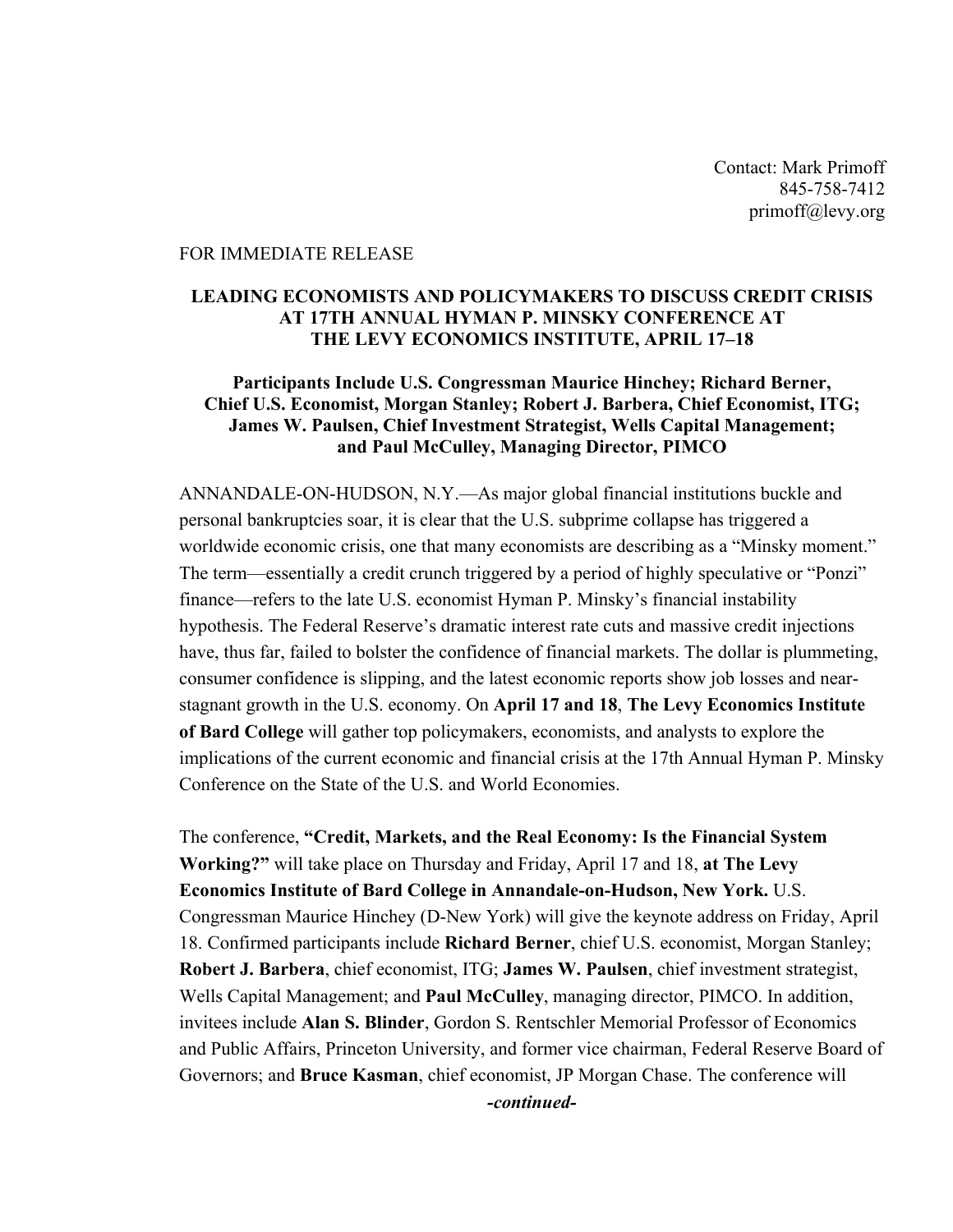address, among other topics, the causes and consequences of the "Minsky moment"; the impact of the credit crunch on the economic and financial market outlook; dislocations and policy options; the rehabilitation of fiscal policy; margins of safety, systemic risk, and the U.S. subprime mortgage market; past efforts to rehabilitate mortgage financing and the banks; financial markets regulation and reregulation; the inefficiency of computer-driven markets; currency markets fluctuations; and exchange rate misalignment.

The conference will include presentations by Edward Chancellor, Grantham, Mayo, van Otterloo, LLC; Dimitri B. Papadimitriou, president, Levy Institute; and James K. Galbraith, senior scholar, Levy Institute, and Lloyd M. Bentsen Jr. Chair in Government/Business Relations and professor of government, University of Texas at Austin; Martin Mayer, guest scholar, Brookings Institution; Jane D'Arista, director of programs, Financial Markets Center; Thomas Ferguson, professor of political science, University of Massachusetts Boston; L. Randall Wray, senior scholar, Levy Institute, and professor of economics and senior research associate, Center for Full Employment and Price Stability, University of Missouri–Kansas City; Alex J. Pollock, resident fellow, American Enterprise Institute; Walker F. Todd, research fellow, American Institute for Economic Research; Robert W. Parenteau, MacroStrategy Edge; Jan Kregel, senior scholar, Levy Institute, and distinguished visiting research professor at the Center for Full Employment and Price Stability at the University of Missouri–Kansas City; Frank Veneroso, president, Veneroso Associates, LLC; William Kurt Black, associate professor of economics and law, University of Missouri–Kansas City; Ajit Zacharias, senior scholar, Levy Institute; Greg Hannsgen, research scholar, Levy Institute; and W. Ray Towle, research associate and editor, Levy Institute.

# Preliminary Program:

17th Annual Hyman P. Minsky Conference on the State of the U.S. and World Economies *The Levy Economics Institute of Bard College*

| <b>Thursday, April 17</b>  |                                                                      |                                                                                                                                                |  |
|----------------------------|----------------------------------------------------------------------|------------------------------------------------------------------------------------------------------------------------------------------------|--|
| $9:00-10:00$ a.m.          | <b>BREAKFAST AND REGISTRATION</b>                                    |                                                                                                                                                |  |
| $10:00-10:45$ a.m.         | <b>WELCOME AND INTRODUCTION</b>                                      |                                                                                                                                                |  |
|                            |                                                                      | <b>Dimitri B. Papadimitriou, President, The Levy Economics Institute</b>                                                                       |  |
| $11:00$ a.m. $-12:45$ p.m. | <b>SESSION 1. Historical Precedent and Solutions to the Mortgage</b> |                                                                                                                                                |  |
|                            | <b>Market Crisis</b>                                                 |                                                                                                                                                |  |
|                            | MODERATOR: Dimitri B. Papadimitriou, President, The Levy             |                                                                                                                                                |  |
|                            |                                                                      | <b>Economics Institute</b>                                                                                                                     |  |
|                            | <b>SPEAKERS:</b>                                                     | <b>Jane D'Arista, Director of Programs, Financial Markets</b><br><i>Center:</i> "Broken Systems: Agendas for Financial and<br>Monetary Reform" |  |
|                            |                                                                      |                                                                                                                                                |  |

*-continued-*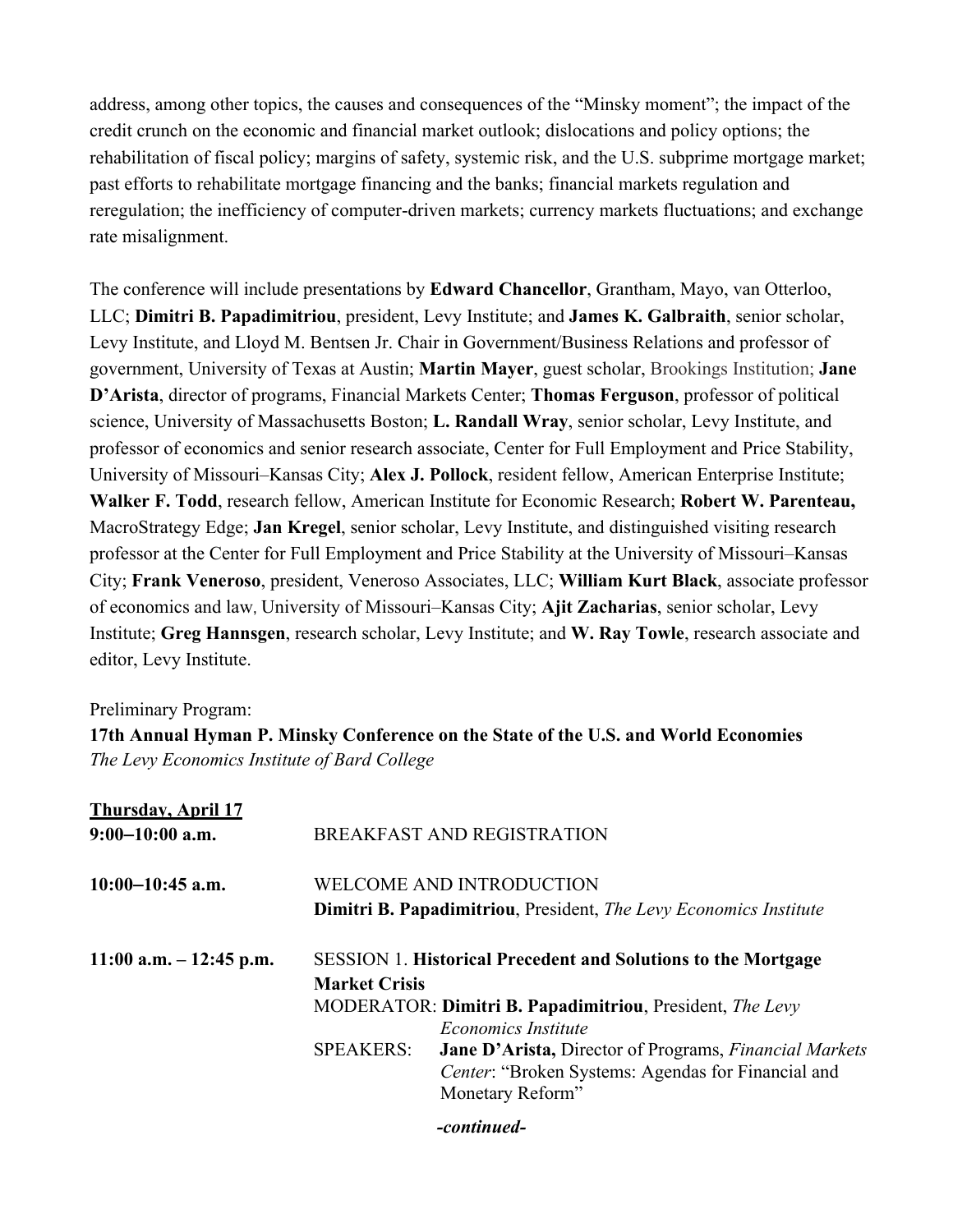|                                                             |                                                                | Thomas Ferguson, Professor of Political Science,<br>University of Massachusetts Boston: "Wizards of Oz?<br>The Politics and Economics of Bailouts in the New<br>Deal and Now"<br>Alex J. Pollock, Resident Fellow, American<br><i>Enterprise Institute</i> : "The Logic of the Bubble, the<br>Logic of the Bust"<br>Walker F. Todd, Research Fellow, American Institute<br>for Economic Research: "Plans form the 1930s to<br>Rehabilitate Both Mortgage Financing and the Banks"                                                                                                                                                                     |  |
|-------------------------------------------------------------|----------------------------------------------------------------|-------------------------------------------------------------------------------------------------------------------------------------------------------------------------------------------------------------------------------------------------------------------------------------------------------------------------------------------------------------------------------------------------------------------------------------------------------------------------------------------------------------------------------------------------------------------------------------------------------------------------------------------------------|--|
| $12:45 - 2:30$ p.m.                                         | <b>LUNCH</b><br><b>SPEAKER:</b>                                | <b>Paul McCulley, Managing Director, PIMCO: "A</b><br>Reverse Minsky Journey"                                                                                                                                                                                                                                                                                                                                                                                                                                                                                                                                                                         |  |
| <b>SESSION 2. Minksy and the Crisis</b><br>$2:45-4:15$ p.m. |                                                                |                                                                                                                                                                                                                                                                                                                                                                                                                                                                                                                                                                                                                                                       |  |
|                                                             |                                                                | MODERATOR: Greg Hannsgen, Research Scholar, The Levy                                                                                                                                                                                                                                                                                                                                                                                                                                                                                                                                                                                                  |  |
|                                                             | <b>SPEAKERS:</b>                                               | <b>Economics Institute</b><br>Jan Kregel, Senior Scholar, The Levy Economics<br><i>Institute</i> , and Visiting Distinguished Research<br>Professor, University of Missouri-Kansas City: "Using<br>Tools from the Financial Instability Hypothesis to<br>Understand the Subprime Crisis"<br>Robert W. Parenteau, MacroStrategy Edge: "Minsky<br>for More Than a Moment: Why You Can't Get There<br>from Here"<br>L. Randall Wray, Senior Scholar, The Levy<br>Economics Institute and Professor of Economics and<br>Senior Research Associate, University of<br>Missouri–Kansas City: "Financial Markets Meltdown:<br>What Can We Learn from Minsky?" |  |
| $4:45-6:15$ p.m.                                            | <b>SESSION 3. Impact of the Crisis on the Economic Outlook</b> |                                                                                                                                                                                                                                                                                                                                                                                                                                                                                                                                                                                                                                                       |  |
|                                                             |                                                                | MODERATOR: W. Ray Towle, Research Associate and Editor, The<br>Levy Economics Institute                                                                                                                                                                                                                                                                                                                                                                                                                                                                                                                                                               |  |
|                                                             | <b>SPEAKERS:</b>                                               | Richard Berner, Managing Director and Chief U.S.<br>Economist, Morgan Stanley: "Money and Credit<br>Markets: Dislocations and Policy Options"<br>Bruce Kasman, Chief Economist, JPMorgan Chase*<br>James W. Paulsen, Chief Investment Strategist, Wells<br>Capital Management: "Economic and Financial<br>Market Outlook"<br>Frank Veneroso, President, Veneroso Associates,<br>LLC: "Financial Crisis: Prospect of a Second Wave"                                                                                                                                                                                                                    |  |
|                                                             |                                                                | -continued-                                                                                                                                                                                                                                                                                                                                                                                                                                                                                                                                                                                                                                           |  |